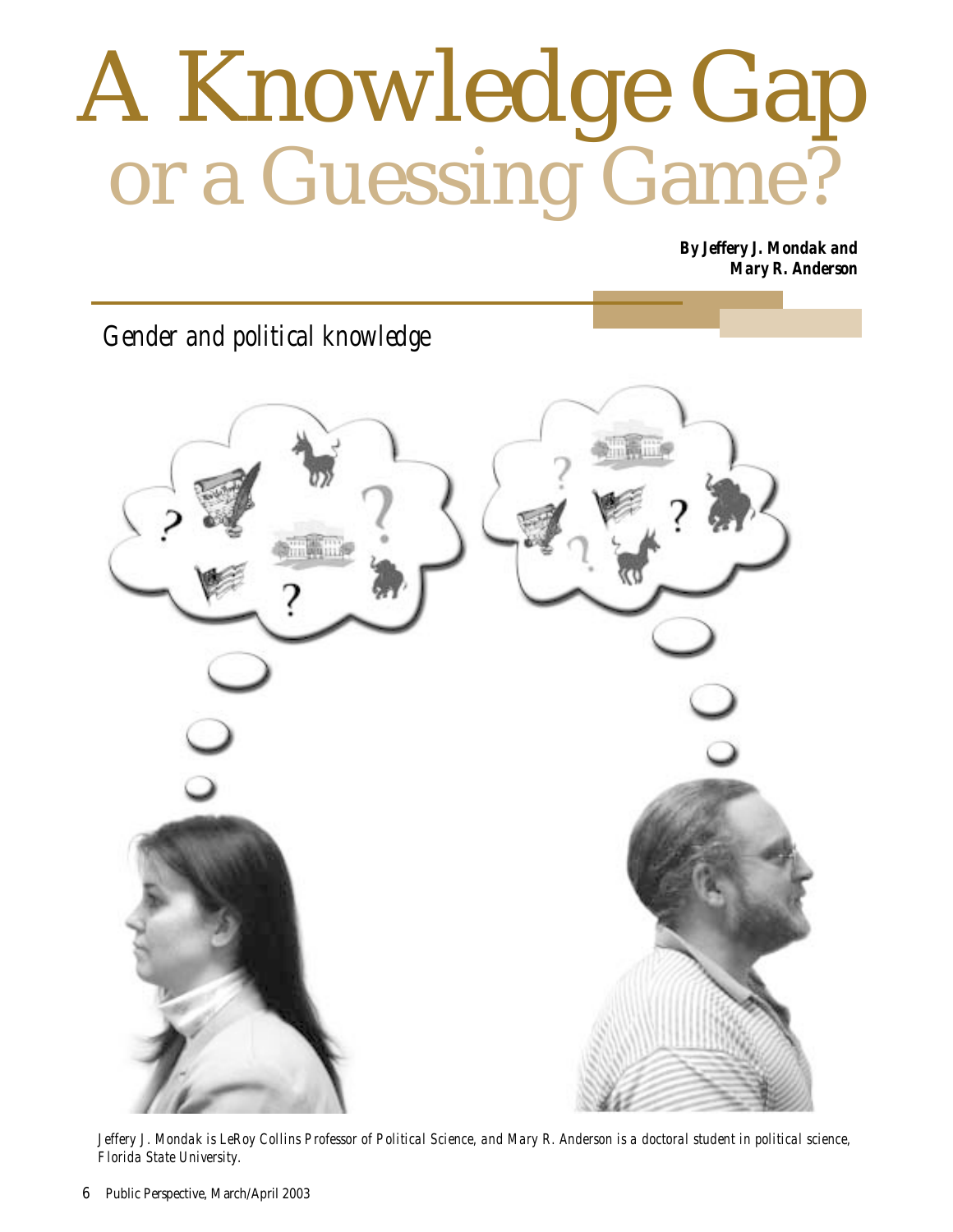Although most research on pub-<br>
lic opinion focuses on what<br>
citizens think about politicians<br>
and policies, a second matter—what lic opinion focuses on what citizens think about politicians people *know*—is also vitally important. Students of public opinion laud the notion of an informed citizenry, while simultaneously bemoaning its apparent absence.

Criticism of the American electorate as uninformed also is common in popular circles, from Jay Leno's on-thestreet interviews with people who know neither the address of the White House nor the name of the vice president, to the many pundits who mocked the purported ineptitude of Florida voters in 2000 and 2002. Such commentary may make for effective satire, but what do we as observers of public opinion actually know regarding what people know about politics?

The study of political knowledge has made great strides in the past dozen years. Although numerous scholars have offered invaluable contributions, two works have been especially influential. John Zaller's 1992 book, *The Nature and Origins of Mass Opinion*, called attention to the fact that differences in knowledge yield dramatic effects on the structure of public opinion.

Michael X. Delli Carpini and Scott Keeter followed four years later with *What Americans Know about Politics and Why It Matters*, an exhaustive study on the levels, sources, distribution, and consequences of knowledge about politics. Together, these two works were instrumental in pushing political knowledge to the fore in research on public opinion and political behavior.

s is often the case, the rapid<br>advance in our understanding<br>of the significance of political<br>knowledge has made more glaring those advance in our understanding of the significance of political subsidiary questions that remain shrouded in mystery. One such question, the gender gap in political knowledge, is our focus here.

Study after study has found that men know more about politics than women. The gap persists even after we account for the effects of differences in educational opportunities, income, political involvement, and other such variables, and it is much larger than the divide between men and women on related matters such as political efficacy and interest in politics. Why is the gender gap in political knowledge so large?

The answer, according to our research, is that much of the observed knowledge gap is merely an illusion. Our thesis holds that there are systematic differences in how men and women go about answering knowledge questions, and these differences artificially inflate knowledge scores for men relative to those for women.

Political knowledge is measured ters of American civics and current using data from survey batteries that quiz respondents on mataffairs. Many surveys include a handful of such items, and a few have posed

quite lengthy batteries. Knowledge questions typically employ short-answer or multiple-choice formats, and reliable individual-level knowledge scales can be constructed by summing correct responses to as few as five or six items.

Numerous analysts, including Delli Carpini and Keeter, have demonstrated that men consistently fare better on these quizzes than women. In their recent book, *The Pri-*

*vate Roots of Public Action: Gender, Equality, and Political Participation*, Nancy Burns, Kay Lehman Schlozman, and Sidney Verba present a rich, detailed analysis of the role of gender in various aspects of political behavior. Their report includes discussion of gender differences on ten knowledge items asked as part of the 1990 Citizen Participation Study (CPS). Burns and her co-authors note that men outscored women by nearly one full point on the ten-item battery.

Five of the CPS knowledge items used an open-ended format, and five employed a two-category multiple-choice design. They asked about such things as the names of United States Senators, the focus of the Fifth Amendment to the Constitution, and the meaning of the term "civil liberties." Because item format can affect respondents' prospects for answering the questions correctly, Figure 1 displays results both for the full ten-item battery and for its two five-item components.

The data reveal that men outscored women on both portions of the civics quiz, albeit by a greater margin on the

## Figure 1 **A Deceptive Difference?**

Mean number of questions answered correctly on CPS political knowledge items



**Note**: Respondents were asked five open-ended and five multiple-choice knowledge items. **Source**: Survey by Sidney Verba, Kay Lehman Schlozman, Henry E. Brady, and Norman Nie, with funding from the Spencer Foundation, the Ford Foundation, the National Science Foundation, and the Hewlett Foundation, March-June, 1990.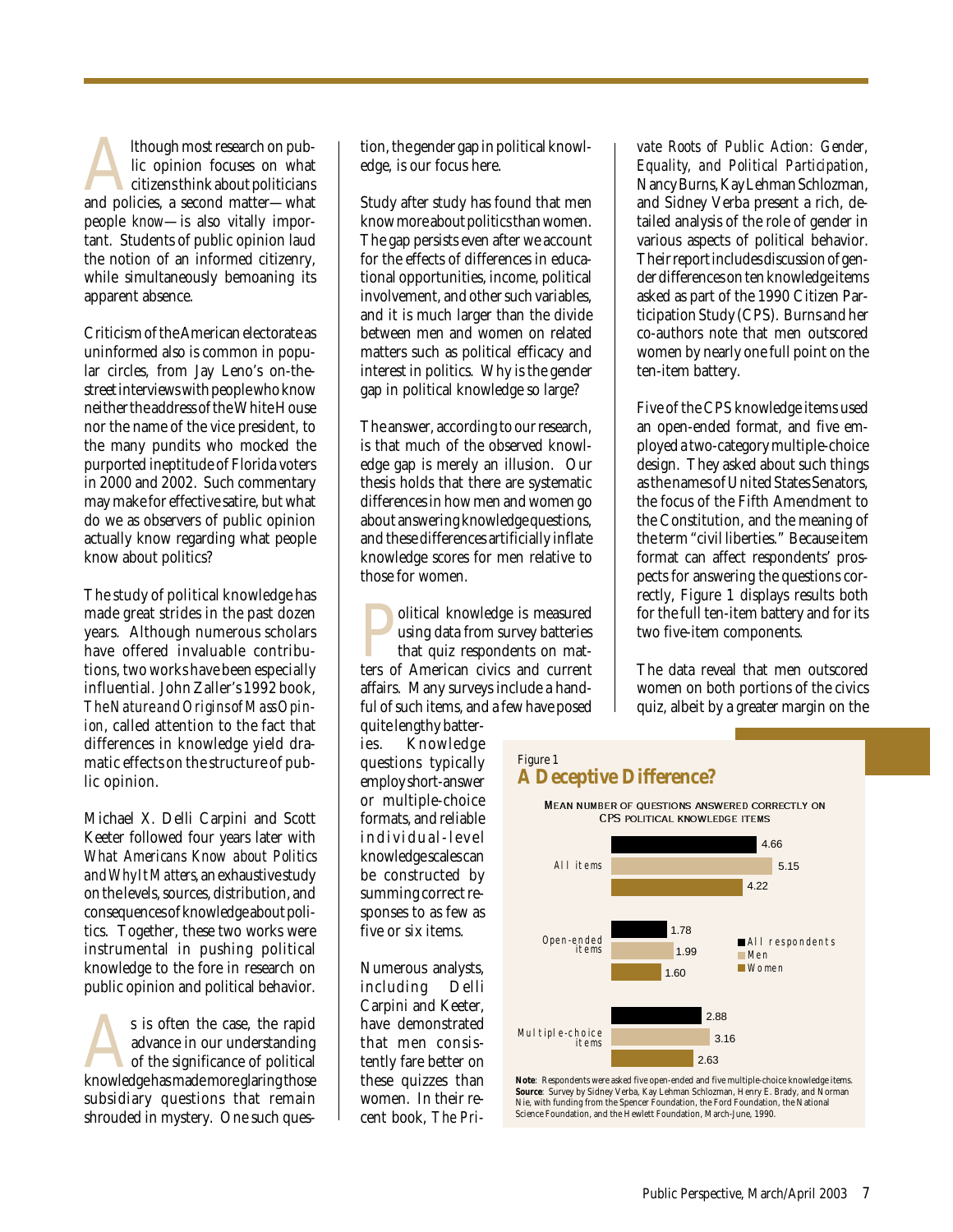multiple-choice items than on the open-ended questions. The differences were statistically significant, and they remained so even when other variables were taken into account.

ender differences also appear<br>
in other aspects of political<br>
behavior. Since men generally<br>
express greater interest in national in other aspects of political behavior. Since men generpolitics than women do, the sheer existence of a gender gap in political knowledge is perhaps not surprising.

What *is* curious, though, is the magnitude of the gap. In standardized comparisons (such as ones that depict the ratio of a gender disparity to the stan-

dard deviation for the overall scale), the gender difference with respect to political knowledge often is twice the size of the corresponding gap for interest in politics.

This point—that the gender gap in political knowledge is uniquely large—has proved perplexing. Several teams of researchers have posited explanations, but the efforts thus far have not been successful. Why are our explanations incomplete?

Although the political knowledge questions used in such studies appear on public opinion surveys, the items have more in edge questions used in such studies appear on public opincommon with high school civics exams than with measures of presidential approval and opinion about the economy. With this in mind, we began assessment of the gender gap in knowledge by reviewing what research in the field of educational testing had to say about threats to validity in test construction.

The message we found in the testing literature was clear: when measuring

knowledge, "don't know" responses should be discouraged. In other words, test takers should be instructed to answer all items—even if they are not sure of the correct answers.

The purpose of this recommendation is to avoid the contaminating influence of a guessing response set. If test takers are permitted to answer don't know, differences in the propensity to guess—differences associated with traits such as risk-taking, competitiveness, and selfconfidence—will lead some individuals to do better than others for reasons unrelated to knowledge.

The CPS multiple-choice items provide an example. Each of these five items has only two substantive choice

"There are systematic differences in how men and women go about answering knowledge questions, and these differences artificially inflate knowledge scores for men."

options, meaning that the respondent who guesses blindly has a 50-50 chance of answering correctly. Aggregated over the full battery and over many respondents, the expected score for those who guess is 2.5, versus a score of zero for those who answer don't know.

The distortion is all the more severe if respondents are partially informed. For instance, if respondents are 70% sure that they know the answer, the mean for those who offer "educated guesses" rises to 3.5 while it remains zero for those still too hesitant to answer.

I f guessing is the problem, then why is the solution to do away with the don't know response? After all,

doesn't this merely encourage more guessing? Rather than abolishing the don't know, why not abolish guessing?

 The answer is that we have no conclusive means to prevent guessing. Indeed, any attempt to do so most likely would make the problem worse. If test takers were instructed not to answer unless they were absolutely sure they were correct, shy individuals who were 99% certain might select don't know, while their more assertive but less informed counterparts went ahead and guessed.

Guessing cannot be eliminated. Consequently, the best way to level the playing field—that is, to stave off a guessing response set—is for all test

> takers to answer every item.

What are the implications of guessing effects for the measure of political knowledge, and, more importantly, for the gender gap in knowledge?

Two observations support the hypothesis that guessing effects contribute to the gender gap.

First, don't know rates on political knowledge items are quite high. On the CPS items, for instance, rates on four of the five open-ended items exceeded 50%, and even one of the multiple-choice items garnered a rate of over 27%.

 Second, research on standardized testing has demonstrated that, given a don't know option, men are more prone to guessing than women are. To invoke a stereotype, men approach knowledge items much as they approach driving; either this way or that